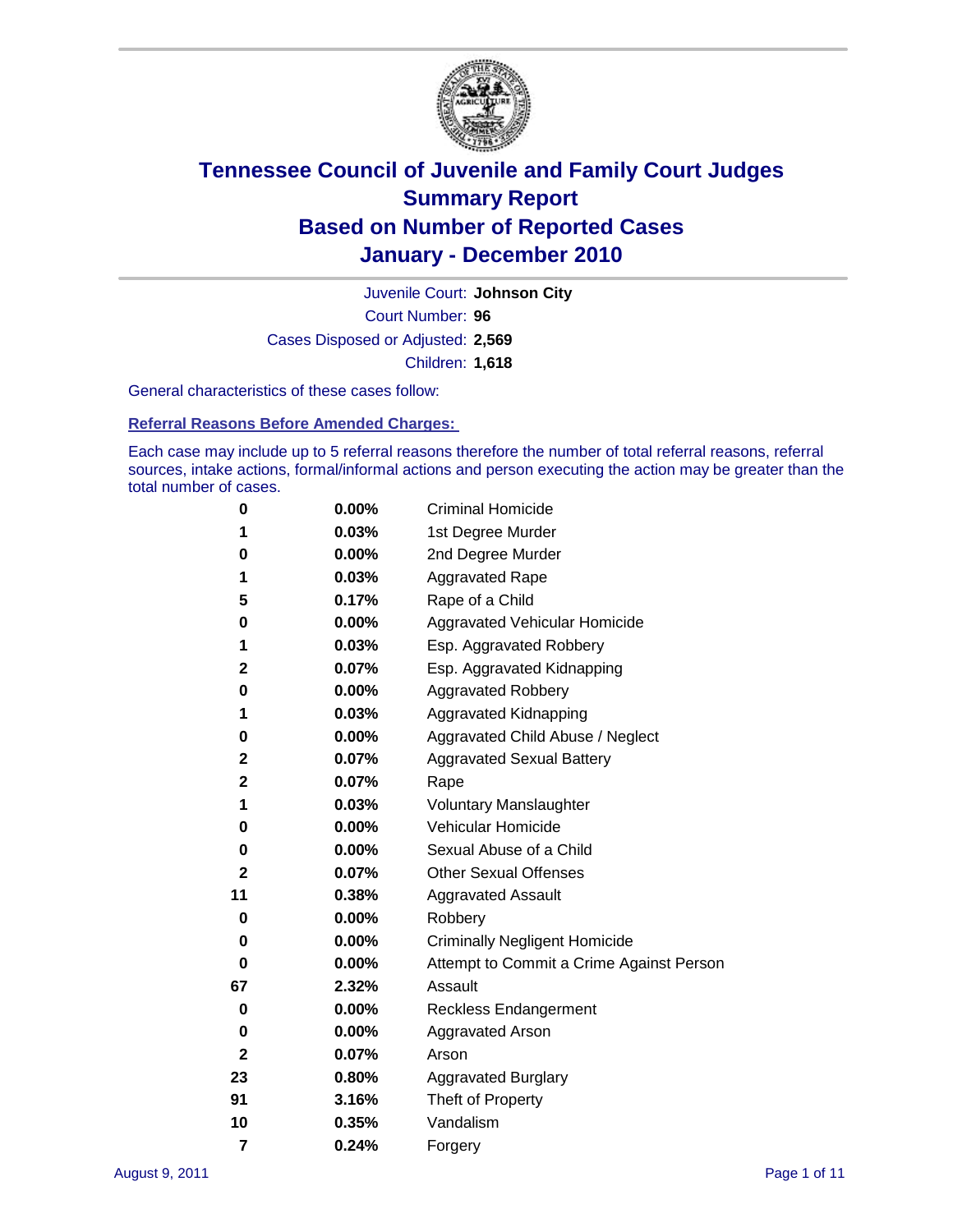

Court Number: **96** Juvenile Court: **Johnson City** Cases Disposed or Adjusted: **2,569** Children: **1,618**

#### **Referral Reasons Before Amended Charges:**

Each case may include up to 5 referral reasons therefore the number of total referral reasons, referral sources, intake actions, formal/informal actions and person executing the action may be greater than the total number of cases.

| $\pmb{0}$    | 0.00%    | <b>Worthless Checks</b>                                     |  |  |
|--------------|----------|-------------------------------------------------------------|--|--|
| $\mathbf{2}$ | 0.07%    | Illegal Possession / Fraudulent Use of Credit / Debit Cards |  |  |
| 23           | 0.80%    | <b>Burglary</b>                                             |  |  |
| $\mathbf 0$  | 0.00%    | Unauthorized Use of a Vehicle                               |  |  |
| 0            | $0.00\%$ | <b>Cruelty to Animals</b>                                   |  |  |
| 3            | 0.10%    | Sale of Controlled Substances                               |  |  |
| 11           | 0.38%    | <b>Other Drug Offenses</b>                                  |  |  |
| 26           | 0.90%    | Possession of Controlled Substances                         |  |  |
| $\mathbf 0$  | $0.00\%$ | <b>Criminal Attempt</b>                                     |  |  |
| 3            | 0.10%    | Carrying Weapons on School Property                         |  |  |
| 4            | 0.14%    | Unlawful Carrying / Possession of a Weapon                  |  |  |
| 5            | 0.17%    | <b>Evading Arrest</b>                                       |  |  |
| 0            | 0.00%    | Escape                                                      |  |  |
| 1            | 0.03%    | Driving Under Influence (DUI)                               |  |  |
| 24           | 0.83%    | Possession / Consumption of Alcohol                         |  |  |
| 5            | 0.17%    | Resisting Stop, Frisk, Halt, Arrest or Search               |  |  |
| 1            | 0.03%    | <b>Aggravated Criminal Trespass</b>                         |  |  |
| 1            | 0.03%    | Harassment                                                  |  |  |
| $\pmb{0}$    | 0.00%    | Failure to Appear                                           |  |  |
| $\mathbf{2}$ | 0.07%    | Filing a False Police Report                                |  |  |
| 11           | 0.38%    | Criminal Impersonation                                      |  |  |
| 22           | 0.76%    | <b>Disorderly Conduct</b>                                   |  |  |
| 8            | 0.28%    | <b>Criminal Trespass</b>                                    |  |  |
| 4            | 0.14%    | <b>Public Intoxication</b>                                  |  |  |
| 1            | 0.03%    | Gambling                                                    |  |  |
| 499          | 17.30%   | <b>Traffic</b>                                              |  |  |
| 1            | 0.03%    | Local Ordinances                                            |  |  |
| 0            | 0.00%    | Violation of Wildlife Regulations                           |  |  |
| 359          | 12.45%   | Contempt of Court                                           |  |  |
| 101          | 3.50%    | Violation of Probation                                      |  |  |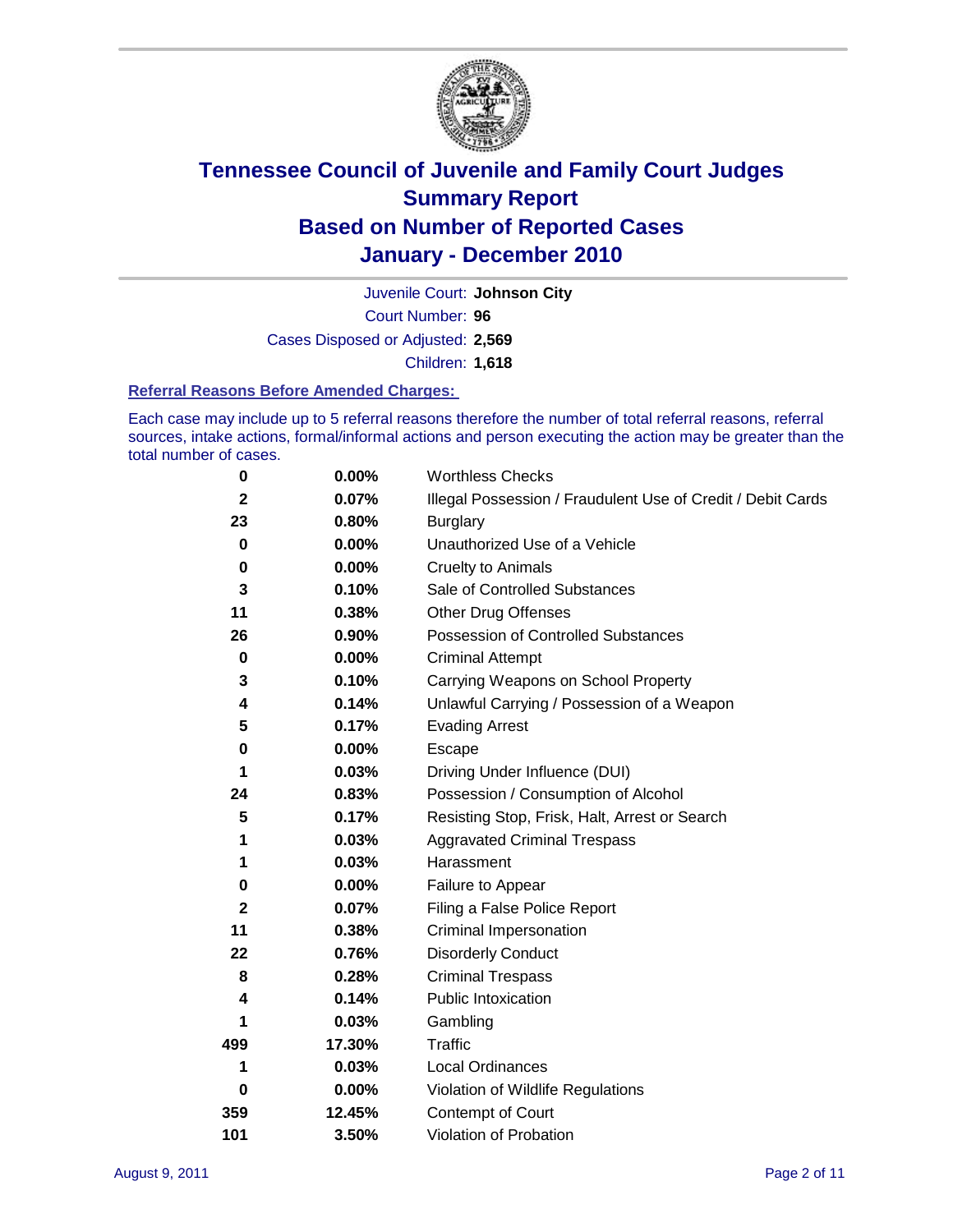

Court Number: **96** Juvenile Court: **Johnson City** Cases Disposed or Adjusted: **2,569** Children: **1,618**

#### **Referral Reasons Before Amended Charges:**

Each case may include up to 5 referral reasons therefore the number of total referral reasons, referral sources, intake actions, formal/informal actions and person executing the action may be greater than the total number of cases.

| 2,884        | 100.00%  | <b>Total Referrals</b>                 |
|--------------|----------|----------------------------------------|
| 30           | 1.04%    | Other                                  |
| $\bf{0}$     | 0.00%    | <b>Consent to Marry</b>                |
| 79           | 2.74%    | <b>Request for Medical Treatment</b>   |
| 317          | 10.99%   | <b>Child Support</b>                   |
| 129          | 4.47%    | Paternity / Legitimation               |
| 23           | 0.80%    | Visitation                             |
| 77           | 2.67%    | Custody                                |
| 0            | $0.00\%$ | <b>Foster Care Review</b>              |
| $\mathbf{2}$ | 0.07%    | <b>Administrative Review</b>           |
| 521          | 18.07%   | <b>Judicial Review</b>                 |
| 5            | 0.17%    | Violation of Informal Adjustment       |
| 30           | 1.04%    | <b>Violation of Pretrial Diversion</b> |
| 21           | 0.73%    | <b>Termination of Parental Rights</b>  |
| 170          | 5.89%    | Dependency / Neglect                   |
| $\bf{0}$     | $0.00\%$ | <b>Physically Abused Child</b>         |
| $\bf{0}$     | $0.00\%$ | <b>Sexually Abused Child</b>           |
| 0            | $0.00\%$ | <b>Violation of Curfew</b>             |
| 4            | 0.14%    | Violation of a Valid Court Order       |
| 37           | 1.28%    | Possession of Tobacco Products         |
| $\bf{0}$     | $0.00\%$ | Out-of-State Runaway                   |
| 9            | 0.31%    | In-State Runaway                       |
| 51           | 1.77%    | Truancy                                |
| 30           | 1.04%    | <b>Unruly Behavior</b>                 |
| 3            | 0.10%    | Violation of Aftercare                 |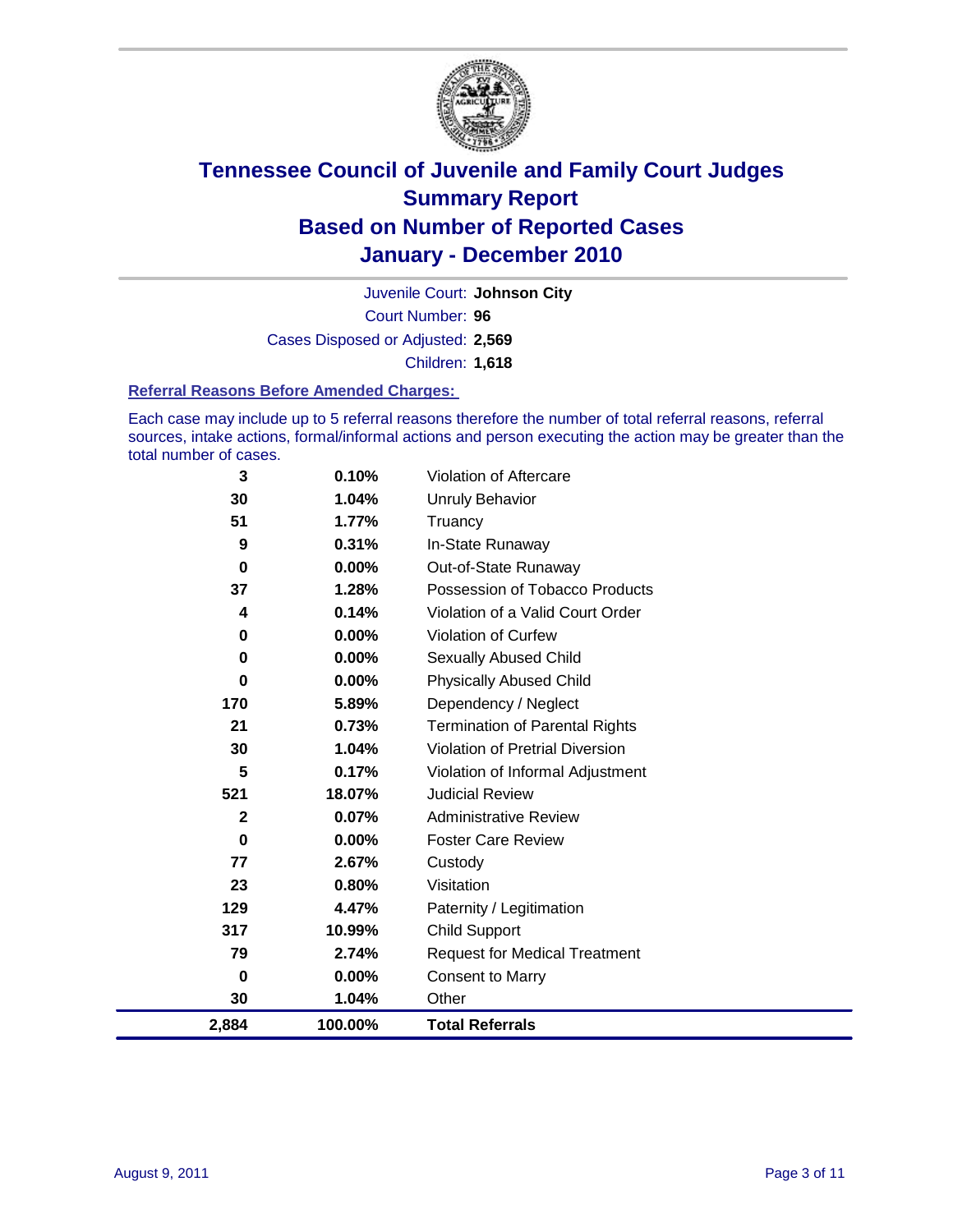

| Juvenile Court: Johnson City |                                   |                                   |  |  |
|------------------------------|-----------------------------------|-----------------------------------|--|--|
| <b>Court Number: 96</b>      |                                   |                                   |  |  |
|                              | Cases Disposed or Adjusted: 2,569 |                                   |  |  |
|                              |                                   | Children: 1,618                   |  |  |
| <b>Referral Sources: 1</b>   |                                   |                                   |  |  |
| 875                          | 30.34%                            | Law Enforcement                   |  |  |
| 221                          | 7.66%                             | Parents                           |  |  |
| 211                          | 7.32%                             | <b>Relatives</b>                  |  |  |
| 10                           | 0.35%                             | Self                              |  |  |
| 96                           | 3.33%                             | School                            |  |  |
| 5                            | 0.17%                             | <b>CSA</b>                        |  |  |
| 253                          | 8.77%                             | <b>DCS</b>                        |  |  |
| 1                            | 0.03%                             | <b>Other State Department</b>     |  |  |
| 35                           | 1.21%                             | <b>District Attorney's Office</b> |  |  |
| 415                          | 14.39%                            | <b>Court Staff</b>                |  |  |
| 8                            | 0.28%                             | Social Agency                     |  |  |
| 8                            | 0.28%                             | <b>Other Court</b>                |  |  |
| 46                           | 1.60%                             | Victim                            |  |  |
| 606                          | 21.01%                            | Child & Parent                    |  |  |
| 78                           | 2.70%                             | Hospital                          |  |  |
| 0                            | 0.00%                             | Unknown                           |  |  |
| 16                           | 0.55%                             | Other                             |  |  |
| 2,884                        | 100.00%                           | <b>Total Referral Sources</b>     |  |  |

### **Age of Child at Referral: 2**

| 1,618 | 100.00%  | <b>Total Child Count</b> |
|-------|----------|--------------------------|
| 0     | $0.00\%$ | <b>Unknown</b>           |
| 14    | 0.87%    | Ages 19 and Over         |
| 392   | 24.23%   | Ages 17 through 18       |
| 383   | 23.67%   | Ages 15 through 16       |
| 142   | 8.78%    | Ages 13 through 14       |
| 94    | 5.81%    | Ages 11 through 12       |
| 593   | 36.65%   | Ages 10 and Under        |
|       |          |                          |

<sup>1</sup> If different than number of Referral Reasons (2884), verify accuracy of your court's data.

<sup>2</sup> One child could be counted in multiple categories, verify accuracy of your court's data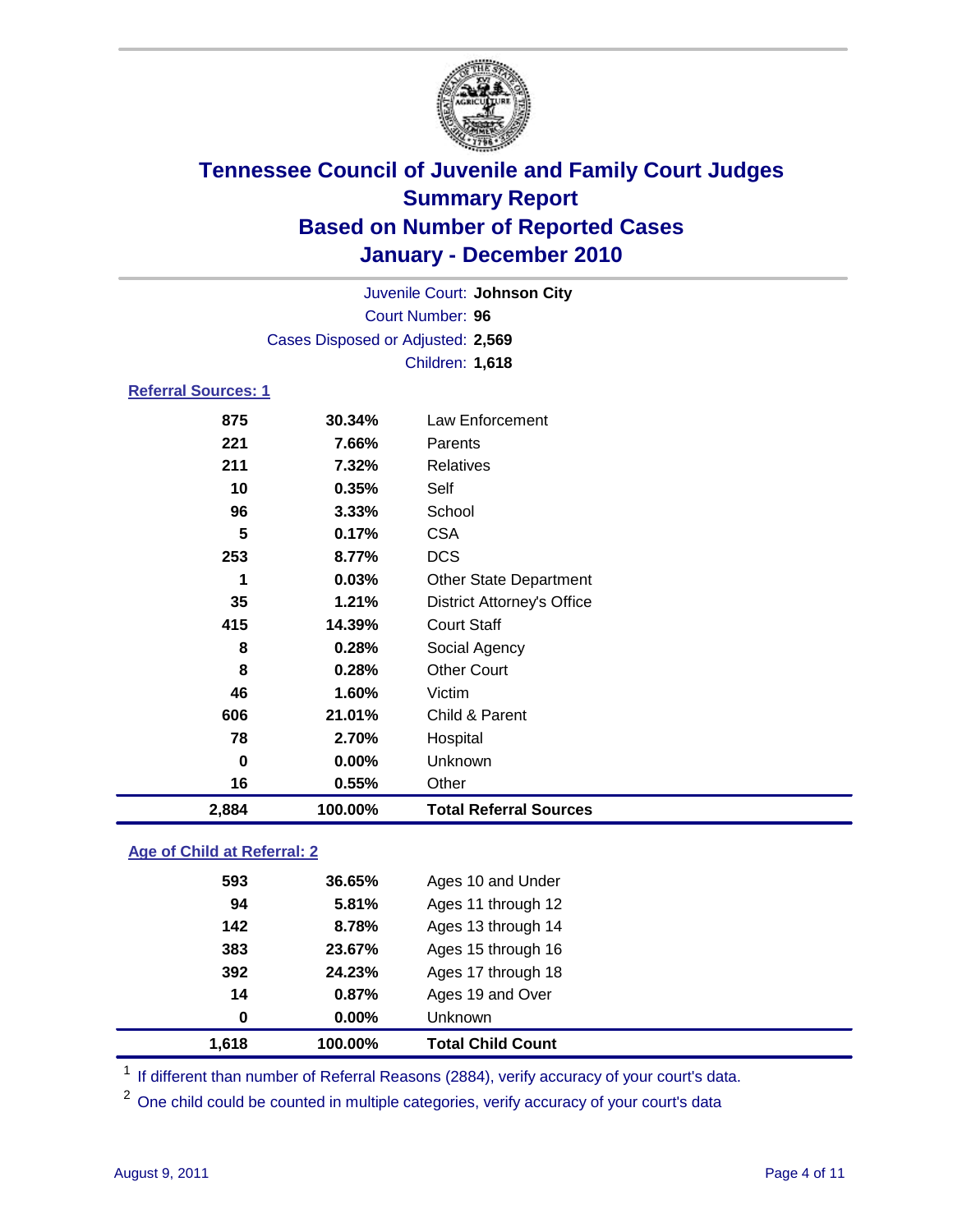

| Juvenile Court: Johnson City            |                                   |                          |  |  |  |
|-----------------------------------------|-----------------------------------|--------------------------|--|--|--|
| Court Number: 96                        |                                   |                          |  |  |  |
|                                         | Cases Disposed or Adjusted: 2,569 |                          |  |  |  |
|                                         |                                   | Children: 1,618          |  |  |  |
| Sex of Child: 1                         |                                   |                          |  |  |  |
| 925                                     | 57.17%                            | Male                     |  |  |  |
| 687                                     | 42.46%                            | Female                   |  |  |  |
| 6                                       | 0.37%                             | Unknown                  |  |  |  |
| 1,618                                   | 100.00%                           | <b>Total Child Count</b> |  |  |  |
| Race of Child: 1                        |                                   |                          |  |  |  |
| 1,267                                   | 78.31%                            | White                    |  |  |  |
| 180                                     | 11.12%                            | African American         |  |  |  |
| $\mathbf 0$                             | 0.00%                             | Native American          |  |  |  |
| 6                                       | 0.37%                             | Asian                    |  |  |  |
| 123                                     | 7.60%                             | Mixed                    |  |  |  |
| 42                                      | 2.60%                             | Unknown                  |  |  |  |
| 1,618                                   | 100.00%                           | <b>Total Child Count</b> |  |  |  |
| <b>Hispanic Origin: 1</b>               |                                   |                          |  |  |  |
| 75                                      | 4.64%                             | Yes                      |  |  |  |
| 1,488                                   | 91.97%                            | No                       |  |  |  |
| 55                                      | 3.40%                             | Unknown                  |  |  |  |
| 1,618                                   | 100.00%                           | <b>Total Child Count</b> |  |  |  |
| <b>School Enrollment of Children: 1</b> |                                   |                          |  |  |  |
| 1,207                                   | 74.60%                            | Yes                      |  |  |  |
| 389                                     | 24.04%                            | <b>No</b>                |  |  |  |
| 22                                      | 1.36%                             | Unknown                  |  |  |  |
| 1,618                                   | 100.00%                           | <b>Total Child Count</b> |  |  |  |

<sup>1</sup> One child could be counted in multiple categories, verify accuracy of your court's data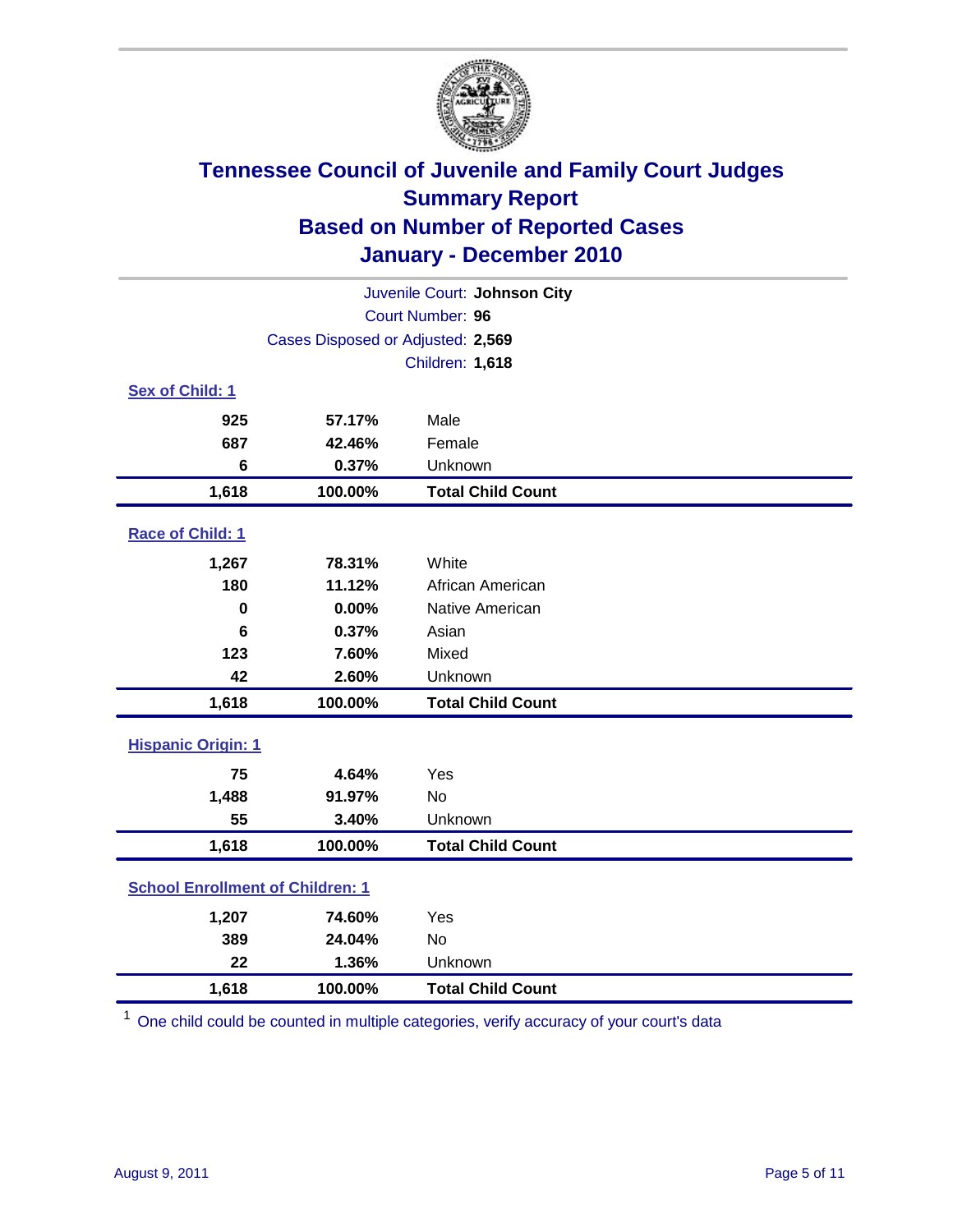

Court Number: **96** Juvenile Court: **Johnson City** Cases Disposed or Adjusted: **2,569** Children: **1,618**

### **Living Arrangement of Child at Time of Referral: 1**

| 1,618        | 100.00% | <b>Total Child Count</b>     |  |
|--------------|---------|------------------------------|--|
| 20           | 1.24%   | Other                        |  |
| 21           | 1.30%   | <b>Unknown</b>               |  |
| 23           | 1.42%   | Independent                  |  |
| $\mathbf{2}$ | 0.12%   | In an Institution            |  |
| 4            | 0.25%   | In a Residential Center      |  |
| 14           | 0.87%   | In a Group Home              |  |
| 71           | 4.39%   | With Foster Family           |  |
| 7            | 0.43%   | With Adoptive Parents        |  |
| 221          | 13.66%  | <b>With Relatives</b>        |  |
| 82           | 5.07%   | With Father                  |  |
| 612          | 37.82%  | With Mother                  |  |
| 121          | 7.48%   | With Mother and Stepfather   |  |
| 36           | 2.22%   | With Father and Stepmother   |  |
| 384          | 23.73%  | With Both Biological Parents |  |
|              |         |                              |  |

#### **Type of Detention: 2**

| 2,569 | 100.00%  | <b>Total Detention Count</b> |
|-------|----------|------------------------------|
| 0     | $0.00\%$ | Other                        |
| 2,472 | 96.22%   | Does Not Apply               |
| 1     | 0.04%    | Unknown                      |
| 78    | 3.04%    | <b>Psychiatric Hospital</b>  |
| 1     | 0.04%    | Jail - No Separation         |
| 0     | $0.00\%$ | Jail - Partial Separation    |
| 0     | 0.00%    | Jail - Complete Separation   |
| 17    | 0.66%    | Juvenile Detention Facility  |
| 0     | $0.00\%$ | Non-Secure Placement         |
|       |          |                              |

<sup>1</sup> One child could be counted in multiple categories, verify accuracy of your court's data

<sup>2</sup> If different than number of Cases (2569) verify accuracy of your court's data.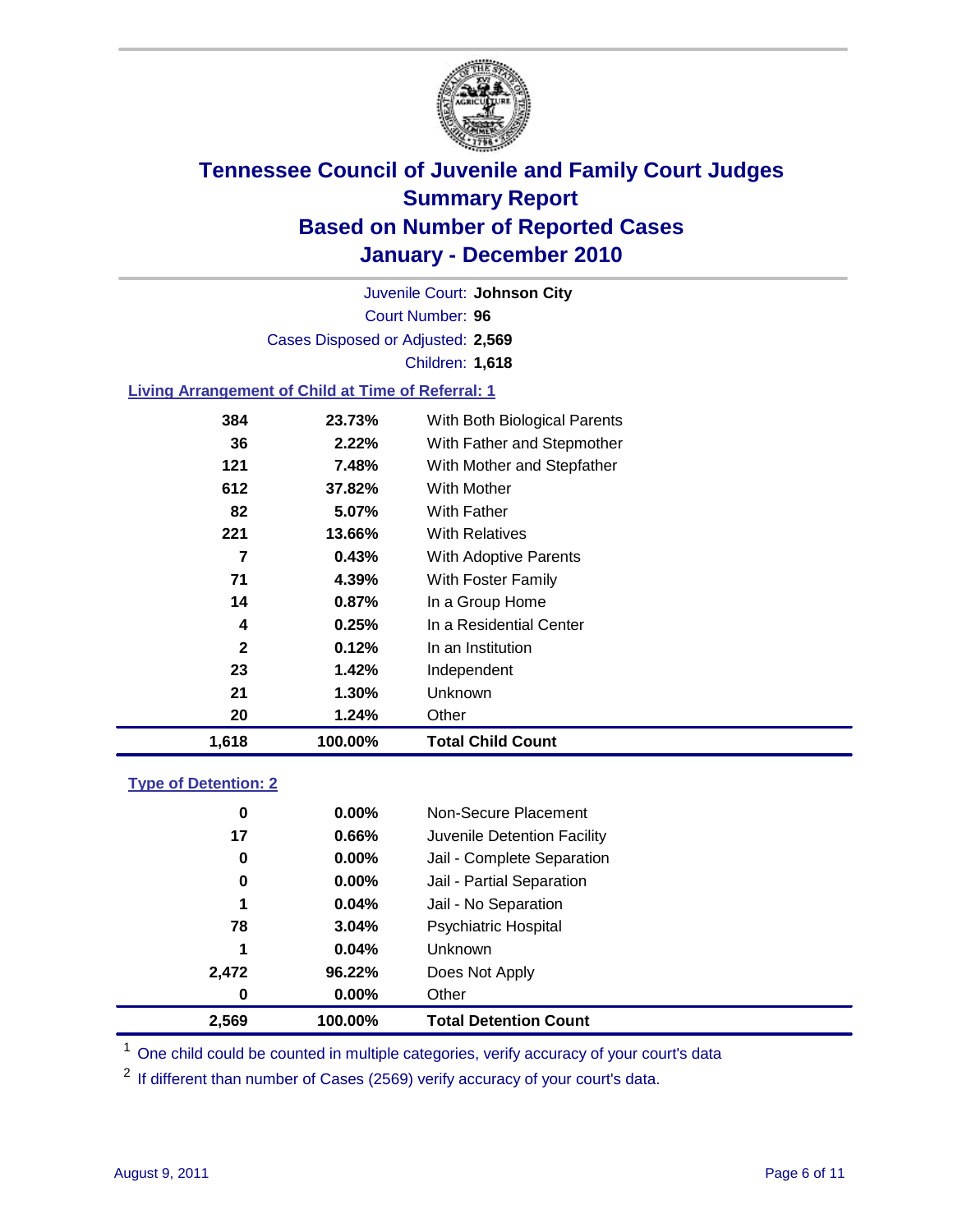

|                                                    | Juvenile Court: Johnson City      |                                      |  |  |  |
|----------------------------------------------------|-----------------------------------|--------------------------------------|--|--|--|
|                                                    | Court Number: 96                  |                                      |  |  |  |
|                                                    | Cases Disposed or Adjusted: 2,569 |                                      |  |  |  |
|                                                    |                                   | Children: 1,618                      |  |  |  |
| <b>Placement After Secure Detention Hearing: 1</b> |                                   |                                      |  |  |  |
| 88                                                 | 3.43%                             | Returned to Prior Living Arrangement |  |  |  |
| 6                                                  | 0.23%                             | Juvenile Detention Facility          |  |  |  |
| $\mathbf 2$                                        | 0.08%                             | Jail                                 |  |  |  |
| 1                                                  | 0.04%                             | Shelter / Group Home                 |  |  |  |
| 0                                                  | 0.00%                             | <b>Foster Family Home</b>            |  |  |  |
|                                                    | 0.04%                             | <b>Psychiatric Hospital</b>          |  |  |  |
| 0                                                  | 0.00%                             | Unknown                              |  |  |  |
| 2,470                                              | 96.15%                            | Does Not Apply                       |  |  |  |
| 1                                                  | 0.04%                             | Other                                |  |  |  |
| 2,569                                              | 100.00%                           | <b>Total Placement Count</b>         |  |  |  |
| <b>Intake Actions: 2</b>                           |                                   |                                      |  |  |  |
|                                                    |                                   |                                      |  |  |  |
| 1,253                                              | 43.45%                            | <b>Petition Filed</b>                |  |  |  |
| 571                                                | 19.80%                            | <b>Motion Filed</b>                  |  |  |  |
| 538                                                | 18.65%                            | <b>Citation Processed</b>            |  |  |  |
| 1                                                  |                                   |                                      |  |  |  |
|                                                    | 0.03%                             | Notification of Paternity Processed  |  |  |  |
| 505                                                | 17.51%                            | Scheduling of Judicial Review        |  |  |  |
| 12                                                 | 0.42%                             | Scheduling of Administrative Review  |  |  |  |
| $\mathbf{2}$                                       | 0.07%                             | Scheduling of Foster Care Review     |  |  |  |
| $\bf{0}$                                           | 0.00%                             | Unknown                              |  |  |  |
| $\bf{0}$                                           | 0.00%                             | Does Not Apply                       |  |  |  |
| 2                                                  | 0.07%                             | Other                                |  |  |  |

<sup>1</sup> If different than number of Cases (2569) verify accuracy of your court's data.

<sup>2</sup> If different than number of Referral Reasons (2884), verify accuracy of your court's data.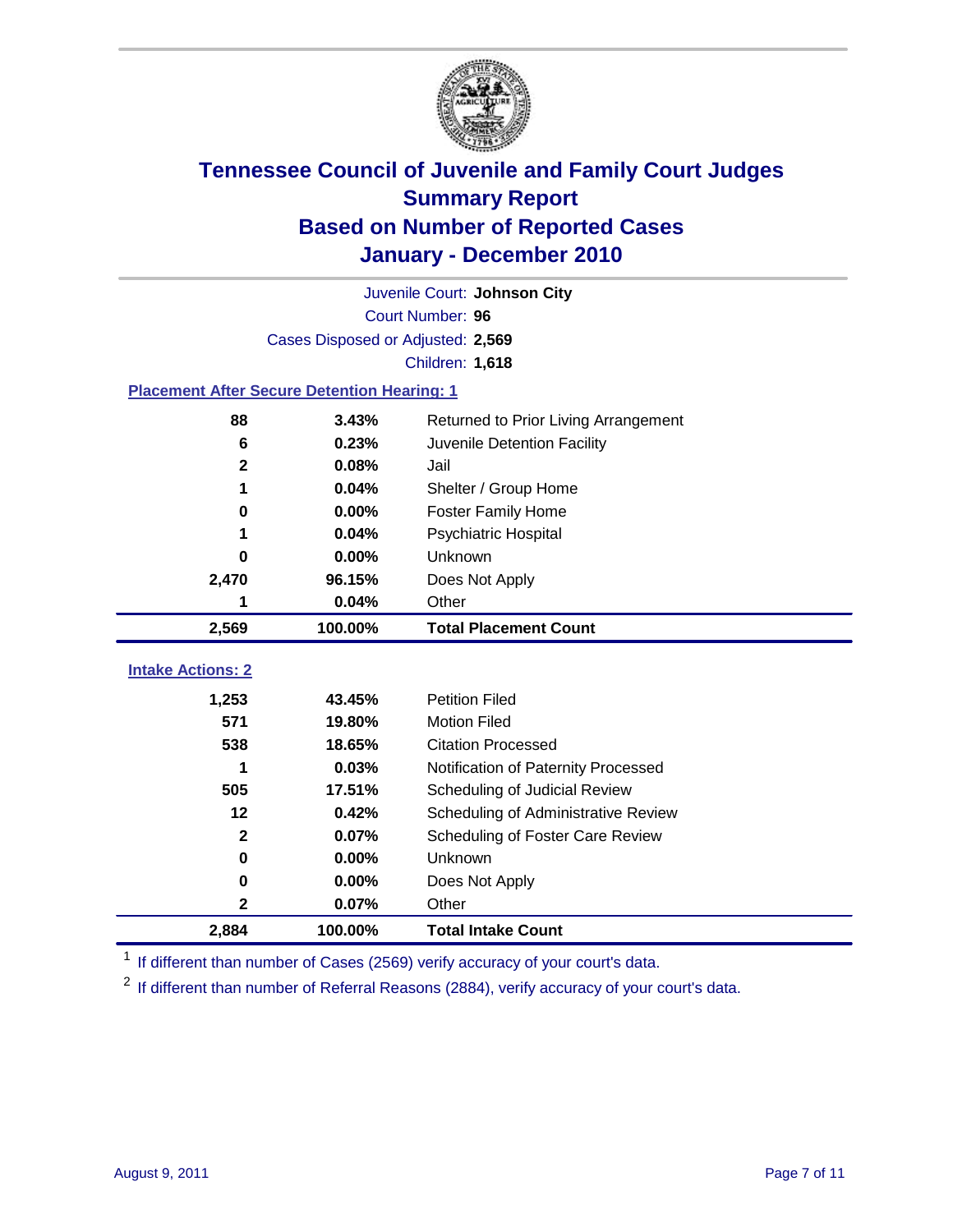

Court Number: **96** Juvenile Court: **Johnson City** Cases Disposed or Adjusted: **2,569** Children: **1,618**

### **Last Grade Completed by Child: 1**

| 330                                     | 20.40%  | Too Young for School         |  |
|-----------------------------------------|---------|------------------------------|--|
| 25                                      | 1.55%   | Preschool                    |  |
| 62                                      | 3.83%   | Kindergarten                 |  |
| 38                                      | 2.35%   | 1st Grade                    |  |
| 46                                      | 2.84%   | 2nd Grade                    |  |
| 28                                      | 1.73%   | 3rd Grade                    |  |
| 29                                      | 1.79%   | 4th Grade                    |  |
| 45                                      | 2.78%   | 5th Grade                    |  |
| 41                                      | 2.53%   | 6th Grade                    |  |
| 57                                      | 3.52%   | 7th Grade                    |  |
| 96                                      | 5.93%   | 8th Grade                    |  |
| 136                                     | 8.41%   | 9th Grade                    |  |
| 255                                     | 15.76%  | 10th Grade                   |  |
| 221                                     | 13.66%  | 11th Grade                   |  |
| 23                                      | 1.42%   | 12th Grade                   |  |
| $\mathbf{2}$                            | 0.12%   | Non-Graded Special Ed        |  |
| 10                                      | 0.62%   | <b>GED</b>                   |  |
| 37                                      | 2.29%   | Graduated                    |  |
| 0                                       | 0.00%   | <b>Never Attended School</b> |  |
| 135                                     | 8.34%   | Unknown                      |  |
| $\mathbf 2$                             | 0.12%   | Other                        |  |
| 1,618                                   | 100.00% | <b>Total Child Count</b>     |  |
| <b>Enrolled in Special Education: 1</b> |         |                              |  |

| 1,618 | 100.00% | <b>Total Child Count</b> |
|-------|---------|--------------------------|
| 80    | 4.94%   | Unknown                  |
| 1,513 | 93.51%  | No                       |
| 25    | 1.55%   | Yes                      |
|       |         |                          |

One child could be counted in multiple categories, verify accuracy of your court's data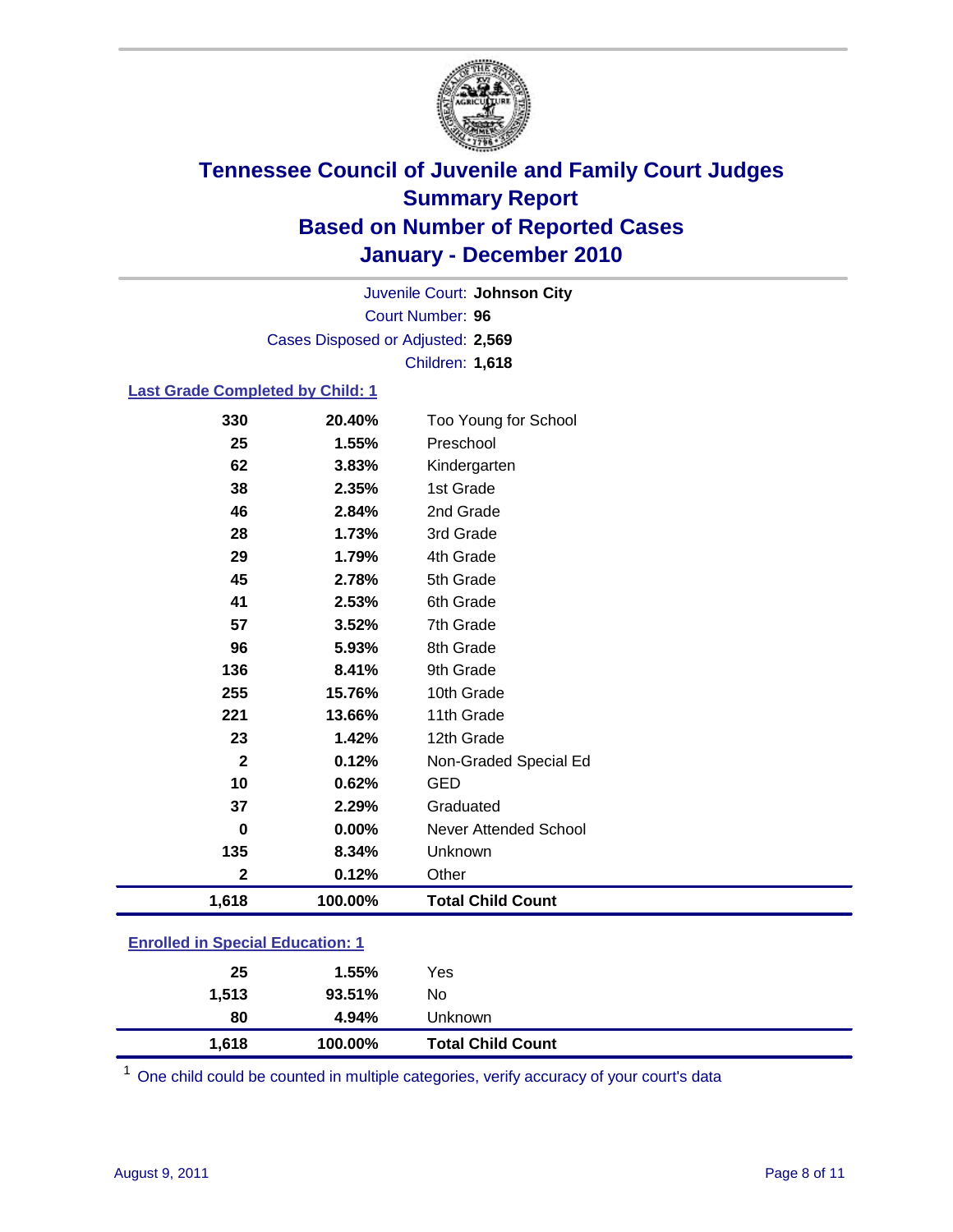

| Juvenile Court: Johnson City |                                   |                           |  |  |
|------------------------------|-----------------------------------|---------------------------|--|--|
|                              | Court Number: 96                  |                           |  |  |
|                              | Cases Disposed or Adjusted: 2,569 |                           |  |  |
|                              | <b>Children: 1,618</b>            |                           |  |  |
| <b>Action Executed By: 1</b> |                                   |                           |  |  |
| 2,880                        | 99.86%                            | Judge                     |  |  |
| 4                            | 0.14%                             | Magistrate                |  |  |
| 0                            | $0.00\%$                          | <b>YSO</b>                |  |  |
| 0                            | $0.00\%$                          | Other                     |  |  |
| 0                            | 0.00%                             | Unknown                   |  |  |
| 2,884                        | 100.00%                           | <b>Total Action Count</b> |  |  |

### **Formal / Informal Actions: 1**

| 537   | 18.62%   | <b>Dismissed</b>                                 |
|-------|----------|--------------------------------------------------|
| 232   | 8.04%    | Retired / Nolle Prosequi                         |
| 137   | 4.75%    | <b>Complaint Substantiated Delinquent</b>        |
| 122   | 4.23%    | <b>Complaint Substantiated Status Offender</b>   |
| 130   | 4.51%    | <b>Complaint Substantiated Dependent/Neglect</b> |
| 0     | $0.00\%$ | <b>Complaint Substantiated Abused</b>            |
| 0     | $0.00\%$ | <b>Complaint Substantiated Mentally III</b>      |
| 29    | 1.01%    | Informal Adjustment                              |
| 167   | 5.79%    | <b>Pretrial Diversion</b>                        |
| 14    | 0.49%    | <b>Transfer to Adult Court Hearing</b>           |
| 6     | 0.21%    | Charges Cleared by Transfer to Adult Court       |
| 1,094 | 37.93%   | Special Proceeding                               |
| 233   | 8.08%    | <b>Review Concluded</b>                          |
| 147   | 5.10%    | Case Held Open                                   |
| 36    | 1.25%    | Other                                            |
| 0     | 0.00%    | Unknown                                          |
| 2,884 | 100.00%  | <b>Total Action Count</b>                        |

<sup>1</sup> If different than number of Referral Reasons (2884), verify accuracy of your court's data.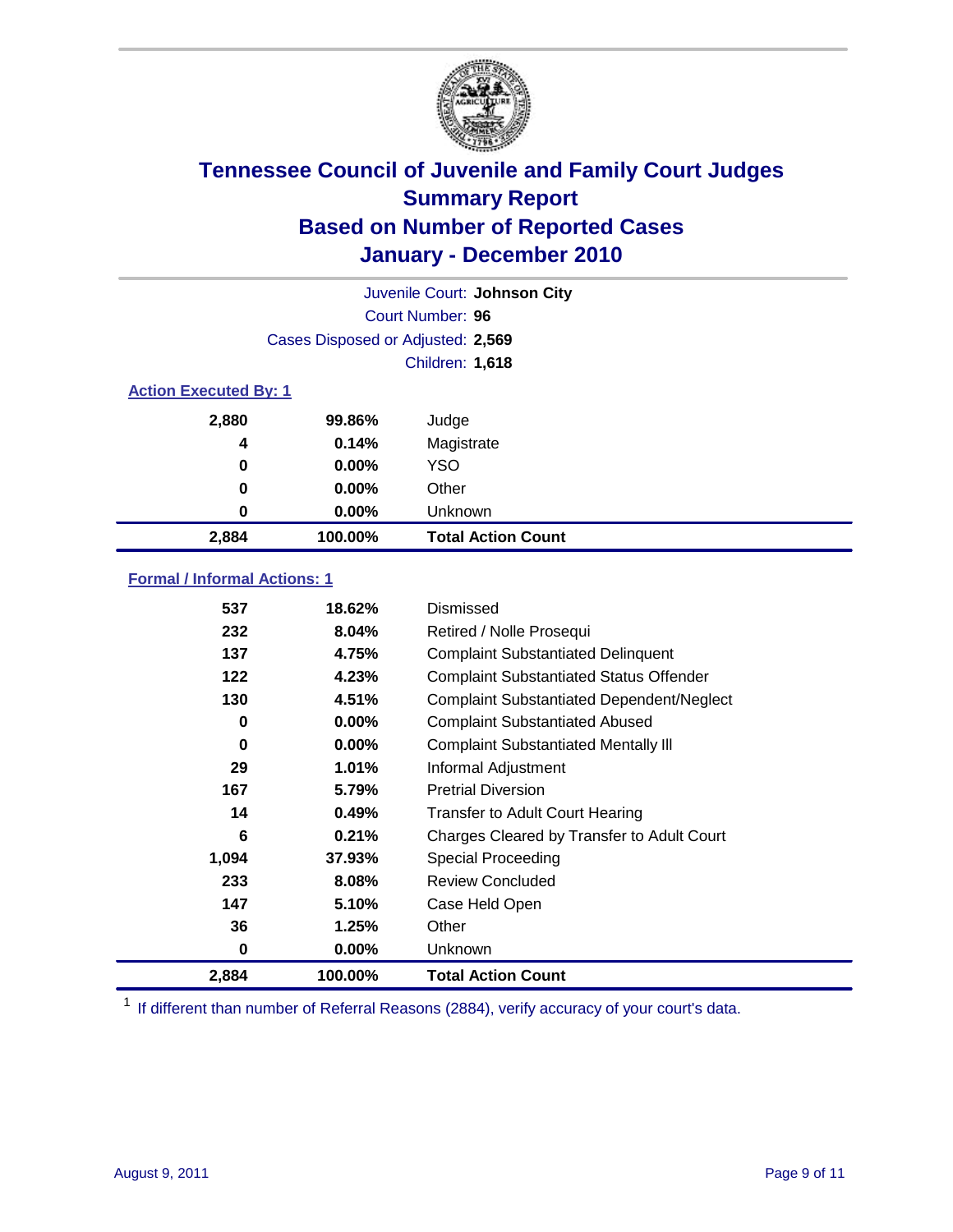

|                       |                                   | Juvenile Court: Johnson City                          |
|-----------------------|-----------------------------------|-------------------------------------------------------|
|                       |                                   | Court Number: 96                                      |
|                       | Cases Disposed or Adjusted: 2,569 |                                                       |
|                       |                                   | <b>Children: 1,618</b>                                |
| <b>Case Outcomes:</b> |                                   | There can be multiple outcomes for one child or case. |
| 348                   | 8.28%                             | <b>Case Dismissed</b>                                 |
| 76                    | 1.81%                             | Case Retired or Nolle Prosequi                        |
| 2                     | 0.05%                             | Warned / Counseled                                    |
| 473                   | 11.25%                            | <b>Held Open For Review</b>                           |
| 249                   | 5.92%                             | Supervision / Probation to Juvenile Court             |
| 1                     | 0.02%                             | <b>Probation to Parents</b>                           |
| 67                    | 1.59%                             | Referral to Another Entity for Supervision / Service  |
| 113                   | 2.69%                             | Referred for Mental Health Counseling                 |
| 79                    | 1.88%                             | Referred for Alcohol and Drug Counseling              |
| 0                     | 0.00%                             | <b>Referred to Alternative School</b>                 |
| 0                     | 0.00%                             | Referred to Private Child Agency                      |
| 354                   | 8.42%                             | Referred to Defensive Driving School                  |
| 1                     | 0.02%                             | Referred to Alcohol Safety School                     |
| 48                    | 1.14%                             | Referred to Juvenile Court Education-Based Program    |
| 19                    | 0.45%                             | Driver's License Held Informally                      |
| 0                     | 0.00%                             | <b>Voluntary Placement with DMHMR</b>                 |
| 1                     | 0.02%                             | <b>Private Mental Health Placement</b>                |
| 0                     | 0.00%                             | <b>Private MR Placement</b>                           |
| 1                     | 0.02%                             | Placement with City/County Agency/Facility            |
| 0                     | 0.00%                             | Placement with Relative / Other Individual            |
| 21                    | 0.50%                             | Fine                                                  |
| 170                   | 4.04%                             | <b>Public Service</b>                                 |
| 29                    | 0.69%                             | Restitution                                           |
| 0                     | 0.00%                             | <b>Runaway Returned</b>                               |
| 20                    | 0.48%                             | No Contact Order                                      |
| 44                    | 1.05%                             | Injunction Other than No Contact Order                |
| 1                     | 0.02%                             | <b>House Arrest</b>                                   |
| 136                   | 3.23%                             | <b>Court Defined Curfew</b>                           |
| 20                    | 0.48%                             | Dismissed from Informal Adjustment                    |
| 95                    | 2.26%                             | <b>Dismissed from Pretrial Diversion</b>              |
| 54                    | 1.28%                             | <b>Released from Probation</b>                        |
| 5                     | 0.12%                             | <b>Transferred to Adult Court</b>                     |
| 0                     | 0.00%                             | <b>DMHMR Involuntary Commitment</b>                   |